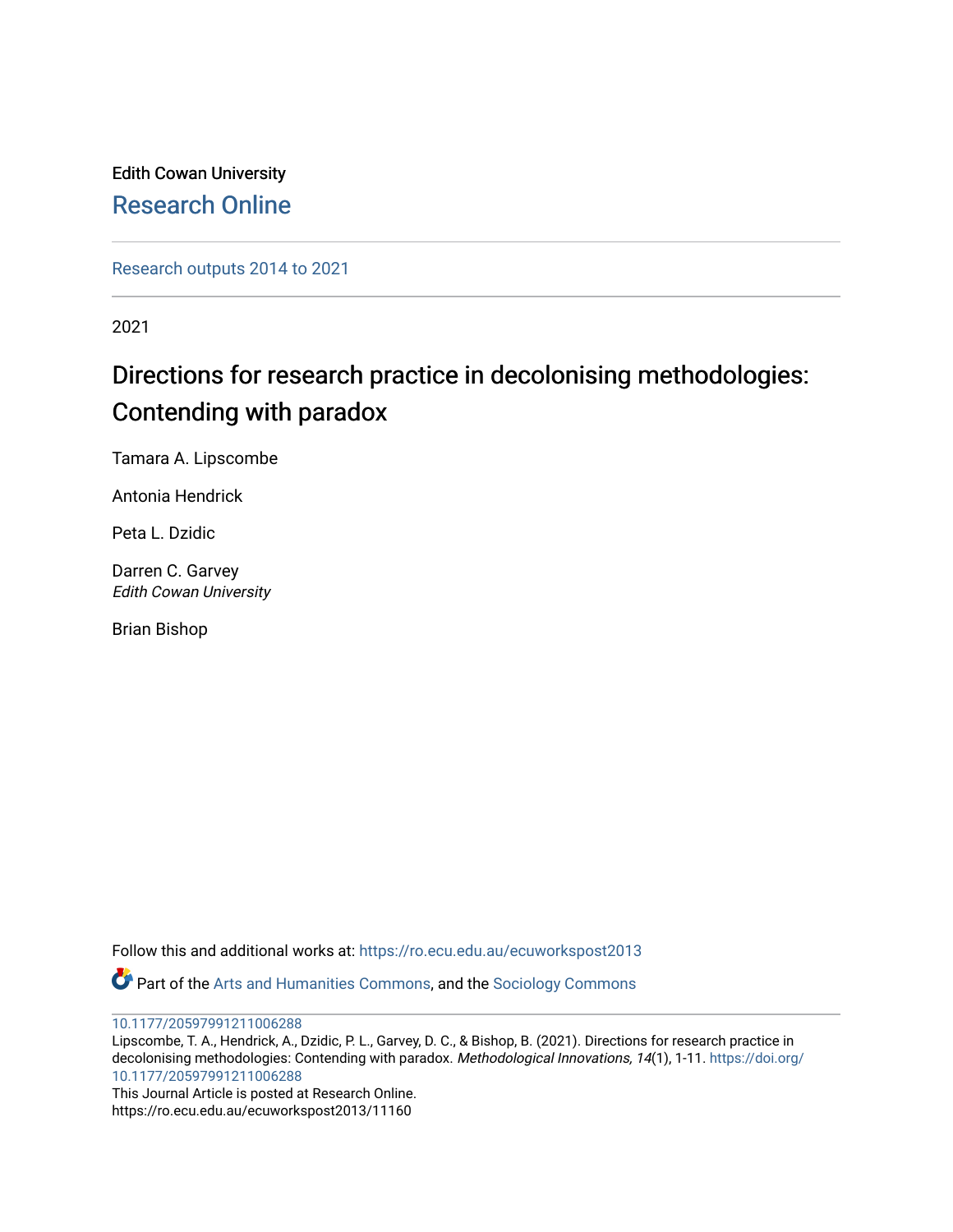*Original Article*

# **Directions for research practice in decolonising methodologies: Contending with paradox**

DOI: 10.1177/20597991211006288 Methodological Innovations January-April 2021: 1–11 © The Author(s) 2021 Article reuse guidelines: [sagepub.com/journals-permissions](https://uk.sagepub.com/en-gb/journals-permissions) [journals.sagepub.com/home/mio](https://journals.sagepub.com/home/mio)



# Tamara A Lipscombe<sup>1</sup><sup>0</sup>, Antonia Hendrick<sup>2</sup>, Peta L Dzidic<sup>1</sup>, Darren C Garvey<sup>3</sup> and Brian Bishop<sup>1</sup>

# **Abstract**

The complex nature of colonisation presents with the potential for paradoxes in decolonising approaches, hence, fixed conventions and methods are discouraged. In this way, decolonising methodologies concerns interrogating dominant conventions in research that have typically excluded alternative ways of knowing from academia. This raises concern about the issue of breaking conventions, when it is potentially difficult to realise that one is depending upon them. An incremental approach to the research process and subsequent knowledge generated provides opportunity to challenge the conventions that typically dictate research praxis. In addition, fostering epistemological transformation and pluralism presents a solution to problems derived from dominant cultural assumptions and practices. My aim for this article is to extend upon the literature pertaining to decolonising methodologies, with this contribution of focusing on the research process as a means to avoid paradox in the decolonial intention. Accordingly, a process imperative that focuses on *how* researchers do research, over the tendency to focus on outcomes, emerges as a strategy to identify and contend with paradoxes within decolonial work. A questioning convention is posited as a means for mining the assumptions and biases of the dominant culture that would otherwise ensnare ones thinking. Consequently, research may be better liberated from oppressive colonising practices that are tacit within research and academic conventions. Narratives are provided throughout for illustrative example, and to better explore the concepts named.

# **Keywords**

Decolonising methodologies, critical pedagogies, epistemological transformation and pluralism, relationships and knowledge, research process and contextualism, knowledge production

# **Introduction**

The town Mayor is at the head of the table, with his supporting administration surrounding him. Aboriginal Elders are seated down one side of the table, and community stakeholders and relevant service providers on the other side. The town council facilitates these sorts of advisory groups as a means of 'community engagement'. The meeting here is intended to represent a common interest for reconciliation and bettering the relationships between Indigenous and Non-Indigenous peoples in the local community. The meeting agenda includes discussing a few things that have changed since the last meeting: the council has (1) renamed the advisory group, (2) changed the frequency of meetings and (3) a new chairperson for ongoing meetings is to be appointed. The council moves a motion to vote in a new chairperson, and everyone is asked to put forward nominations for the role. The Elders indicate that they would like more time to consider and discuss the matter between the community members themselves beforehand. However, the aforementioned change in the frequency of meetings resulted in removing the bi-monthly

1 School of Public Health, Curtin University, Perth, WA, Australia <sup>2</sup>School of Allied Health, Curtin University, Perth, WA, Australia <sup>3</sup>Kuringkurl Katitjin, Centre for Indigenous Australian Education and Research, Edith Cowan University, Perth, WA, Australia

### **Corresponding author:**

Tamara A Lipscombe, School of Public Health, Curtin University, Kent Street, Perth, WA 6102, Australia. Email: [tamara.lipscombe@postgrad.curtin.edu.au](mailto:tamara.lipscombe@postgrad.curtin.edu.au)

Creative Commons Non Commercial CC BY-NC: This article is distributed under the terms of the Creative Commons  $\odot$  $(cc)$ Attribution-NonCommercial 4.0 License (https://creativecommons.org/licenses/by-nc/4.0/) which permits non-commercial use, reproduction and distribution of the work without further permission provided the original work is attributed as specified on the SAGE and Open Access pages (https://us.sagepub.com/en-us/nam/open-access-at-sage).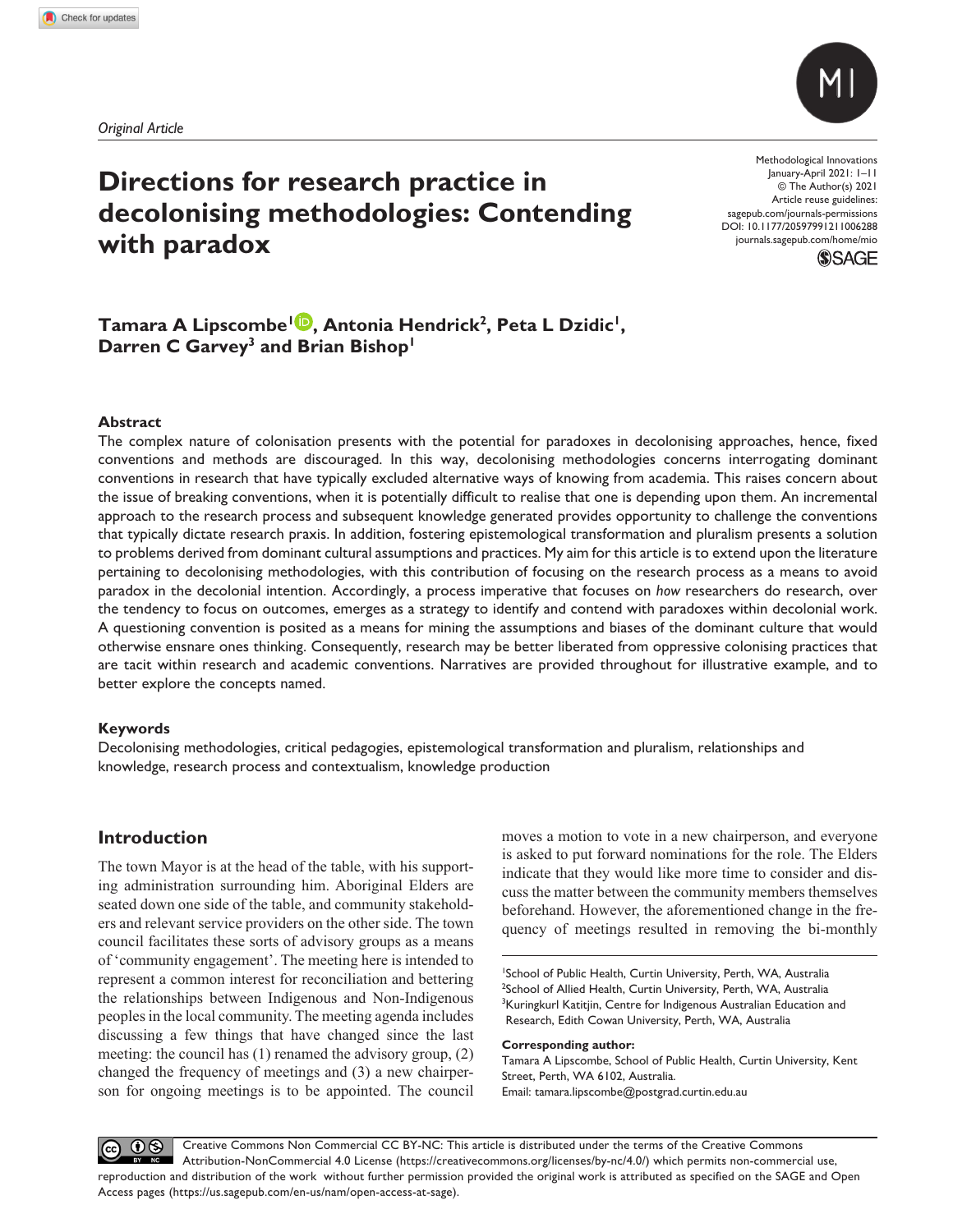meetings that where exclusively for the Aboriginal community members, further limiting the opportunity for the Elders to deliberate over the recent changes and how they would like to proceed as a collective.

As the advisory meeting is unfolding, it seems clear that the council has items on the agenda that they want to 'tick off', and as a result of this focus on outcomes, the voices of the Aboriginal community members are being ignored and placated. The Elders had been very clear with what they were wanting in this process: time to consider and talk among themselves. The council members seem to be missing the bigger point to their engagement with the Aboriginal community; they are not considering the voices, viewpoints and needs of the Aboriginal members whom the group primarily concerns. Further pushing the agenda, the council asserts that the community members had ample time to prepare as they had been sent out in advance a document detailing the changes. The assertion completely disregards and disrespects that the community members are volunteers, have competing demands, and may not have the time or energy to comb through the dense document, and ignores the importance of relationships in cultural ways of doing. Arguably, the process denotes limited cultural competence on the council's behalf as no one had really ever asked the Aboriginal members 'what would work for you, when we need to inform you of changes?'

The vignette above is based on true events, and illustrates how paradox can emerge in initiatives intended to advance Indigenous affairs. While the events occur in a community context, the tensions between colonising and decolonising praxis are embedded within the broader cultural context of colonised states. As the first author,  $I^1$  am a PhD student at a university located within a colonised state, and in my research, I am exploring how society wrestles with issues of colonisation. Here, I find myself sitting at the everchanging contour of colonising and decolonising ideologies. I wrestle with trying to do ethical decolonising research from within the dogmatic confines of higher education; a context that is inherently colonising (Bishop et al., 2006a; Smith, 2012). Intrinsic to such research contexts is the issue of paradox, whereby contributions intended to benefit First Nations peoples become contradictory to those intentions. The concern is (re)colonising under a veil of decolonisation. Consequently, decolonising research presents as complex, and a highly loaded pursuit, with high stakes. This is a concern, because such challenge could deter people from engaging such an important approach.

The purpose of this article is to extend upon the literature pertaining to decolonising methodologies, with this contribution of focusing on the research process as a means of contending with paradox within the decolonial intention. In contending with paradoxes within decolonial work, we argue a principal message of the importance of being 'processfocused' in research, and that *how* one goes about doing research is essential, and meaningful outcomes of the research will inevitably follow a quality process. In line with

this, we present conceptual and narrative account to illustrate the importance of engaging contextualism and epistemology for the decolonial endeavour. We build upon these ideas to finally offer a simple yet tangible tool for doing research within a colonial endeavour – a *questioning convention*.

I begin the article by providing a positionality statement, so the reader may understand my relationship to decolonising discourses (Rowe, 2014). Then, a brief explanation of decolonising methodologies is presented, followed by discussion on the central focus of this article: paradoxes in decolonising initiatives. The following two central conceptual facets to contending with paradox are then presented: (1) contextualism and (2) knowledge gifts. Contextualism broadly argues that a comprehensive research process comes from taking a critical approach to understanding surrounding context that influences (Bishop, 2007; Henwood and Pidgeon, 1992; Jaeger and Rosnow, 1988). The section on knowledge gifts concerns epistemological perspectives, the necessity of recognising epistemic gifts (Kuokkanen, 2007). For this, we highlight the importance of relationships as a conduit to epistemic gifts – that cultivate flexibility to transform and adapt one's vantage point in knowing (Nakata, 2007a, 2010). To conclude, we posit a 'process imperative' that may assist those endeavouring to do decolonising approached. Essential to a process imperative is one's criticality, and as such, a process of questioning – a questioning convention – is provided as a tool to assist the critical approach.

# *Speaking of context: who is speaking?*

My name is Tamara. As first author to this article, my academic ventures are currently in partnership with a diverse and prolific advisory team; we have a diverse background including Non-Indigenous and Indigenous identities, and work from research and teaching positions in psychology, social work and Indigenous settings. My thinking, writing and research have been shaped by the invaluable contributions of my advisors, which is thus represented with co-authorship to this article. To qualify 'whose knowledge claims are represented' herein, this is a collective effort; while I as first author 'drives' the PhD project, the exploration is shared, and a collective effort, subsequently as are the knowledge claims generated. My academic orientation for exploring the phenomena is community psychology and inter- cross-cultural psychology. In my research, I explore a site of cultural contestation – Australia Day – and how people within Australian society make sense of this day. The national holiday of Australia Day is a site of contestation because the date is linked to European settlement and the beginning of Indigenous peoples' marginalisation in Australia.

I am one of the many people – Non-Indigenous, Indigenous and identifying otherwise – at the interface of our connecting histories and cultures (Nakata, 2007a), whom are attempting to make sense of and reconcile a complex colonial history. I am White and in identifying as such I recognise a set of genealogical, cultural and political experiences associated with this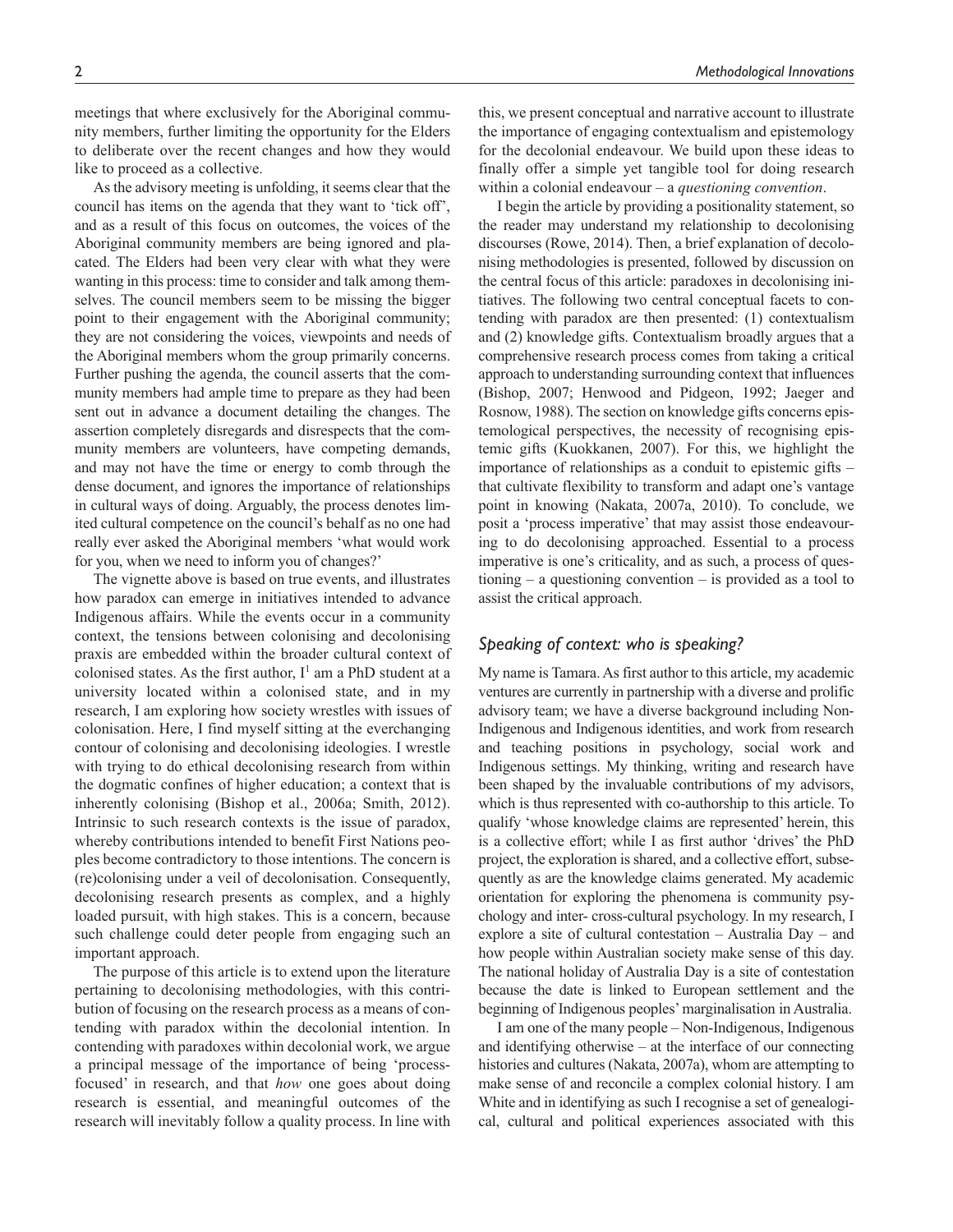category (Smith, 2012). The adage is that, being White quite frankly means to hold a relative position of privilege (Pease, 2010; Smith, 2012). But I wonder if there are different ways of being White; perhaps, more central to my being in the arenas of Indigenous domains concerns 'who is one in solidarity with?'

For example, I was present in the event depicted by the vignette above. I was seated between two Aboriginal Elders as the only White community member in for the council meeting with the Aboriginal Advisory Group, which I have been a part of for several years now. At the time of the event, I was prompted to consider 'how can I respond in a way that advances our collective interests of reconciliation?' In that instance, I offer my voice. When I had an opportunity to speak, I simply reflected that the Elders' voices were not being listened to by the greater collective. I highlighted that the Elders' requests were reasonable, and followed by questioning why the council were reluctant to support the Elders' wishes. By simply noticing the process and questioning 'why couldn't things be different?' the process changed. The council agreed to the Elders' request for more time. And after the meeting, my Aunties<sup>2</sup> told me that I 'did a good job', and they were proud of me for my contribution.

# *Situating decolonising methodologies*

Colonisation presents as a continuous and dynamic process, and often has resulted in the advancement of a group of peoples at the expense of Indigenous peoples. Similarly, decolonisation is regarded as a continuous and dynamic process, however, juxtaposed to colonisation (Loomba, 2015; McCaslin and Breton, 2014; Smith, 2012). Decolonial processes concern an alternative assertion of power that acts to resist and subvert colonial praxis that are experienced as oppressive (Kovach, 2009; McCaslin and Breton, 2014; Medina, 2011; Morgensen, 2012). The heterogeneous nature of colonisation requires decolonial praxis to embody sensitivity to contexts and the diverse ways in which colonising praxis manifests. To that end, the contexts of research present as just as relevant as the research problem itself.

*Research as a Colonising Entity.* Historically, much research has been instrumental in European imperialism and colonisation, whereby research provided a conduit for racist and oppressive discourse (Jones and Jenkins, 2014; Kovach, 2009; Land, 2015; Smith, 2012). For example, scientific inquiry related to psychology, biology, eugenics, anthropology and Darwinism have been used to objectify Indigenous peoples in ways that permitted hierarchal constructions of race, whereby Indigenous peoples are dehumanised in comparison to the construed supremacy of White people (Nakata, 2007b; Smith, 2012). Such research has provided justification for much of the oppression experienced by First Nations Peoples (Nakata, 2007b; Smith, 2012). Looking back on such research provides insights into how deep cultural ideologies can inform research in ways that ultimately construct findings to legitimise the

control and governance over Indigenous peoples (Nakata, 2007b; Smith, 2012).

The more subtle and insidious modalities of power and domination relate to the monoculture within scientific research and knowledge. The 'scientific' worldview has a history of dominant ideas that privilege a particular way of knowing (Foucault, 1989; Michaels, 2011; Vandana, 1993). In a time of globalisation, western perspectives have typically been privileged within the scientific realm and consequently elevated to a construction of universal or objective (Michaels, 2011; Rowell and Hong, 2017; Vandana, 1993). What concerns decolonising methodologies is how the monoculture within science has consequently excluded and invalidated First Nations Peoples' knowledges and ways of knowing (Nakata, 2007b; Rowell and Hong, 2017; Smith, 2012). The monopoly over research practices and subsequent knowledge production tends to constructed knowledge in such a way as to privileges particular systems of knowing and subjugates alternative systems, which essentially equates to colonisation of or over knowledge (Rowell and Hong, 2017; Smith, 2012), and constitutes epistemic violence (de Sousa Santos, 2016; Dotson, 2011). And epistemic violence being the social and cultural praxis that preclude marginalised voices from being considered (Dotson, 2011).

With the above in mind, tensions therefore exist in being situated within education and research institutions that have historically contributed to the oppression of First Nations Peoples (Barnes, 2018; Smith, 2012; Tuck and Yang, 2012). In decolonising research, critical awareness of colonising praxis is paramount (Kovach, 2009; Tuck and Yang, 2012). It is incumbent on the researcher to recognise the damage that can occur to populations through conventions in research, and take a critical approach to research to mitigate any risks of disenfranchising Indigenous peoples (Dudgeon et al., 2014; Kovach, 2009; Smith, 2012). This concerns prudence and attentiveness surrounding the possible implications of one's research, and prompts the question *who does the research serve* (Bacchi and Goodwin, 2016; Foucault, 1989; Smith, 2012)?

*The Value of decolonial research.* It is important to note that not all research is colonising or problematic for First Nations Peoples. Research can play a role in preserving Indigenous cultural knowledge when those knowledges and practices are engaged in ways that are appropriate and genuine (Nakata, 2002, 2010). What constitutes 'appropriate' and 'genuine' is of course contested and at times allusive, but something to strive for nevertheless. Nakata's (2007a, 2007b) formative work on the cultural interface provides great insights on dealing with the subjectivity of knowledge in research, directing one to engage in intersubjectivity. The cultural interface refers to the points in which two (or more) cultures converge and interact, and concerns the contested space between the respective knowledge systems. Kuokkanen (2007) contends that Indigenous epistemes are gifts to academia that can bring new vantage points and knowing to the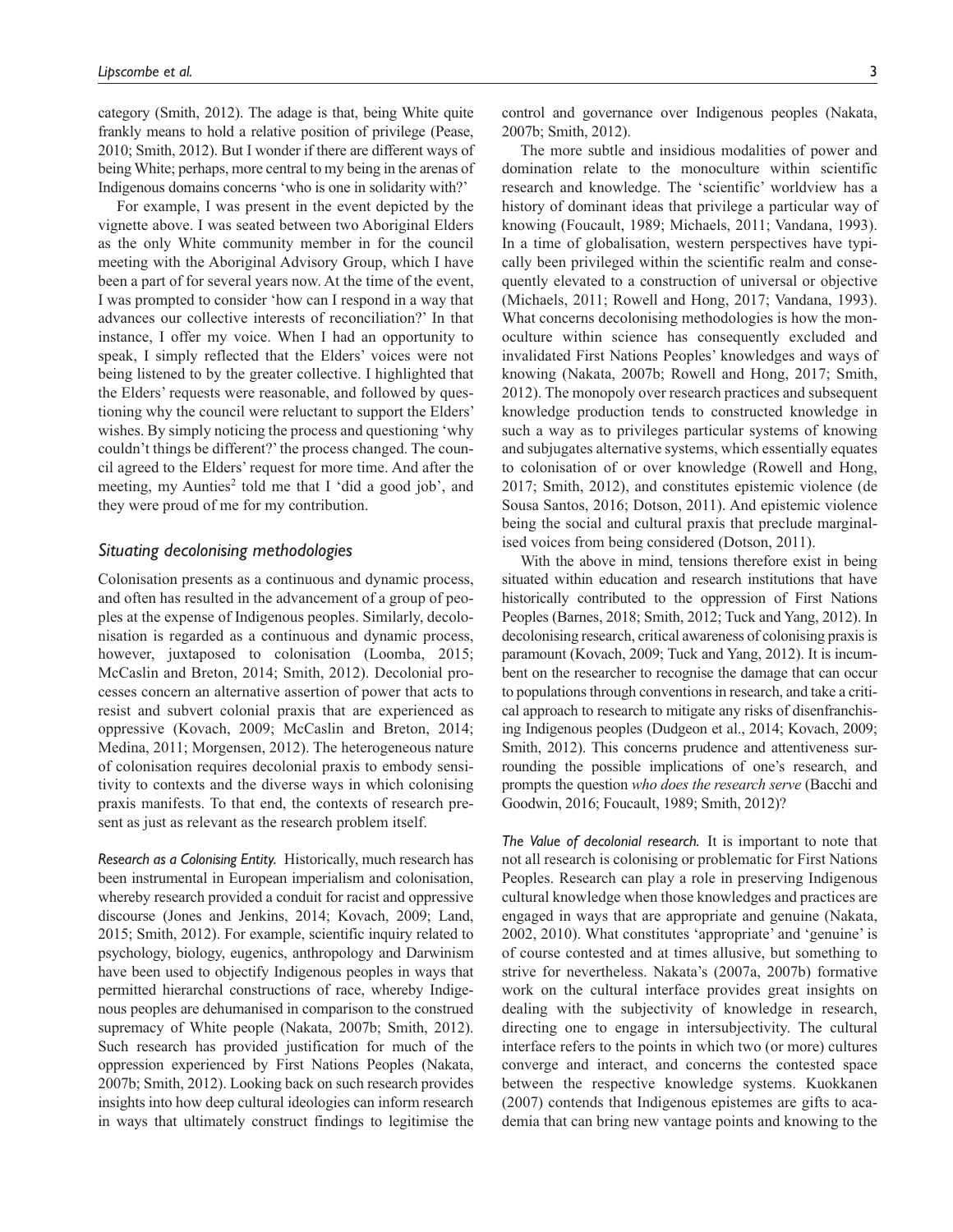tradition of academia. Hence, it is advised that researchers explore the interface between various ontologies, epistemologies, axiologies, knowledges and ways of being (Bullen and Flavell, 2017; Nakata et al., 2012).

For this, Nakata suggests developing knowledge about knowledge, otherwise known as meta-knowledge (Nakata, 2002, 2007a). Meta-knowledge concerns cultivating understandings of how self, individuals and or collectives are situated at that interface of differing knowledge systems, histories, traditions and practices (Nakata, 2002, 2007b). And by engaging in the intersections of varying knowledge traditions, one may contend with the subjective nature that knowledge plays in constructing reality – in turn, promoting ontological and epistemological pluralism (Bullen and Flavell, 2017; Nakata et al., 2012).

In this way, there are many possible benefits of decolonising methodologies. It can assist in the inclusion and celebration of alternative ways of knowing – Indigenous and otherwise. It can assist in preserving Indigenous cultural knowledge, as well as elevating it within dominate research culture which it has typically been excluded from (Bullen and Flavell, 2017; Nakata et al., 2012). Consequently, research and phenomena can be explored anew, which undoubtably poses exponential benefit to the academy and understanding phenomena (Kuokkanen, 2007).

# *Paradoxes in decolonising research approaches*

The gaps between the ideologies of decolonising methodologies and the monoculture in academia permit abundant opportunity for paradoxes to emerge. In my own experiences, I have received a lot of support from within academia surrounding the area of research and implementation of decolonising methodologies. But the litany of support presents as a little inconsistent with the actual exercise of doing this type of research. Meaning that, often I find myself in conflict between my obligations to decolonising methodologies and those to the institution that I belong. Paradoxes within decolonising approaches concern instances where practices maintain settler or colonial privilege. To avoid this maintenance requires taking precautions where possible to ensure that knowledge generated throughout the research is not used to diminish Indigenous peoples or to legitimise and maintain settler or colonial privilege (Jones and Jenkins, 2014; Kovach, 2009; Smith, 2012).

Accordingly, decolonising methodologies present as complex and uncertain from the outset (Barnes, 2018). Decolonising methods cannot be simply or superficially placed into something like a university curriculum and/or research, and questions can be raised about the pragmatics of doing so (Bullen and Flavell, 2017; Tuck and Yang, 2012). However, that complexity and uncertainty are arguably essential to the nature of decolonial approaches; without engaging in the complexity and uncertainty of the approach, one risks superficial adoption of decolonising discourse,

which then, in turn, surreptitiously propagates forms of (re) colonisation and have negative consequences (Barnes, 2018; Tuck and Yang, 2012).

Tuck and Yang (2012) frame this issue of paradoxes as transforming decolonisation into a metaphor rather than something being actualised. Tuck and Yang's (2012) critique on decolonisation warns against the tendency towards settler appropriation of the term decolonisation. That is, settlers benefitting from integrating 'decolonisation' discourses into their work, and beg the question of 'who does this discourse serve?' Superficial adoption of the term 'decolonisation' risks transforming settlers or beneficiaries of colonisation into an 'innocence' position, problematically providing absolution from settler guilt (Tuck and Yang, 2012). The concern here is that this type of positioning of decolonising discourse then acts paradoxically to re-centre Whiteness, appease guilt, galvanise settler futurity in colonised lands, and undermine decolonising ideologies and intentions (Tuck and Yang, 2012).

For example, the nature and time needed to build relationships with First Nations Peoples are seemingly not well understood or facilitated within the dominant research culture. At times, the language used in dominant research spaces has seemingly constructed relationships as commodities for research output, which risks paradoxically exhausting those relationships with Indigenous peoples to benefit one's self or the institution (Ball, 2012; Cannella and Koro-Ljungberg, 2017). To elaborate, during the PhD candidature, there are multiple meetings held to track and oversee my 'progress'. The apparent markers of 'progress' are narrow: how many words has one written, what proportion of the intended sample has been sampled and how many publications has one achieved. Meanwhile, I am advised to finish the PhD as soon as possible – to see that it is soon over with so that I can 'get out there and make my mark on the world'. At the same time, I am informed that the university is pushing for 'timely completions' of PhDs (which is linked to funding), therefore, illuminating whose interests are central in this respect. Nearing the close of the meeting, one of the individuals evaluating my progress suggested that I could further write a paper on my engagement with Indigenous stakeholders. I do not disagree that a paper of such nature may provide a meaningful contribution; but something does not feel right. Nowhere prior in the meeting has those overseeing my progress indicated interest in the process and progress of my engagement and relationships with Indigenous stakeholders. The commentary was exclusive to a publication, without consideration of the possible content, contribution and quality, begging the question 'whose interests does this serve?'

And another example. During my undergraduate, I was taught narrow conventions around empirical-academic literature and research, which are heavily dependent upon written knowledge – 'read, write, and reference'. Although, little attention was paid to the limitations and potential issues of such conventions. The 'read, write, and reference' process tends to act as an echo chamber for those viewpoints privileged in and by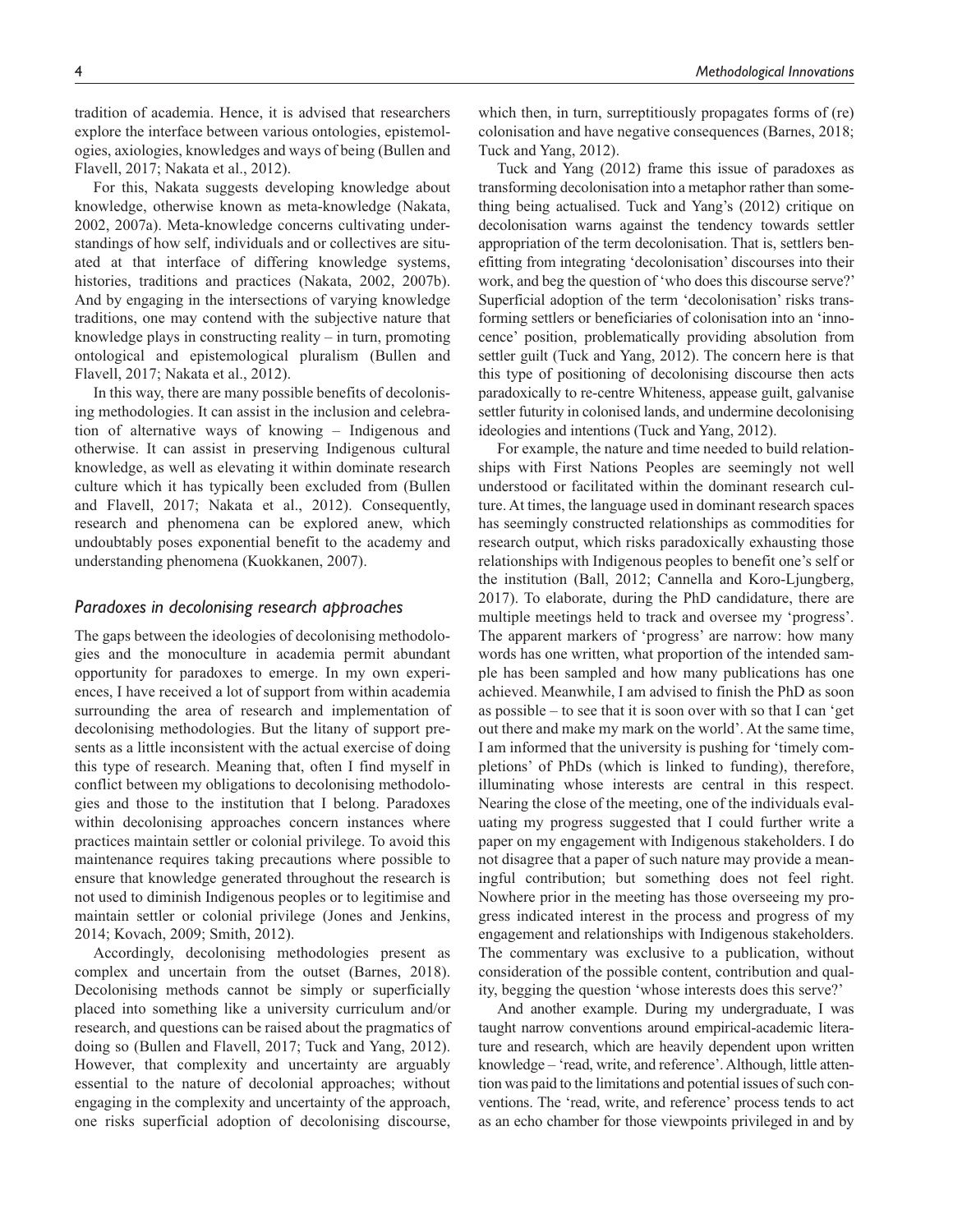the 'scientific discourse'. In my PhD journey, I find myself intrinsically bound by academic convention of citing 'empirical' written resources. Although relying on such resources seemed to diminish, omit and deny the wealth of knowledge residing in Indigenous oral traditions (please note that this is not exclusive to Indigenous knowledge and cultures). The importance of being able to acknowledge oral tradition and other such less conventional resources. This risk of excluding knowledge through oral tradition is further exacerbated in academia by depending upon those referencing conventions that do not consider yarning-style exchanges of knowledge. The issue denotes how the monoculture and monopoly in the fields of science tend to be constructed in such a way as to exclude and invalidate ways of knowing that fall outside the dominant conventions (Foucault, 1989; Nakata, 2007a; Rowell and Hong, 2017; Smith, 2012). If I depended solely on referencing conventions within the culture of academia, I would play a role maintaining in perpetrating epistemic violence (Dotson, 2011) against Indigenous knowledge traditions.

Breaking the convention of depending solely upon 'academic sources', hence, emerged an ethical issue for me. For this, my supervisors and I spent much time considering the issue and researching into possible ways of referencing First Nations oral tradition. After formulating a bit of a template for referencing, I proceeded to consult with those First Nations voices whom I wished to reference – detailing desire to acknowledge their knowledge offerings, the caveats of existing referencing styles and questions about how they would like to be reflected. Accordingly, the reader can see these acknowledgements referenced throughout (see Forrest, 2015; Forrest, 2019; Owen, 2020; Yasso, 2019b). Breaking with convention in this instance permitted us as researchers to acknowledge culturally diverse ways of knowing and doing, and recognise yarning as central to research.

These two vignettes above serve to illustrate the tension between competing ideological systems, and how the dominant conventions can pose challenge to decolonial research praxis. It suggests that convention or 'acceptable practices' needs to be questioned (Barnes, 2018; Rappaport, 1981). This is not to 'throw the baby out with the bathwater' necessarily and remove western episteme arbitrarily (Bullen and Flavell, 2017; Nakata, 2010; Nakata et al., 2012), but rather to make newly informed decisions regarding one's research praxis (Fredericks, 2009; Smith, 2012). In this way, decolonising research makes efforts towards dismantling social inequalities that have been born out of imperial-colonist constructions of knowledge (Jones and Jenkins, 2014; Nakata, 2007b; Smith, 2012; Sonn and Baker, 2016).

# *Contextualism in decolonial research*

Contextualism is quite simply about understanding something in context (Bishop, 2007; Jaeger and Rosnow, 1988); understanding the greater story from which the research exists, and suggests researchers develop an understanding of how they and their research are situated within a cultural context (Smith, 2012). This is to say that the context of a particular inquiry is just as important as the inquiry itself. It concerns the subjectivity of knowledge whereby the positionality or vantage point of the research and oneself then shapes how phenomena can be known, understood and constructed (Henwood and Pidgeon, 1992). The researcher acknowledges that context influences (1) their own actions and (2) how the research is conceptualised (Bishop et al., 2002, 2006b).

To illustrate contextualism, I detail some considerations that arose when submitting my research ethics application. The national human research ethics guideline identifies minorities such as First Nations Peoples as a 'vulnerable' population (Hawkes et al., 2017), which suggests such populations are in need of 'special protections' if there are to be engaged (Bracken-Roche et al., 2017). Furthermore, such discourse implies that vulnerable peoples should only be involved in research if the research cannot occur without them – that is, if less vulnerable people cannot replace those more vulnerable (Bracken-Roche et al., 2017). What ramifications might such discourse have? Can such policy function as a contemporary form of segregation and exclusion? For example, if I were to avoid canvasing First Nations voices on a topic such as Australia Day, I would be omitting an invaluable perspective and perpetuate a process of privilege the voices of those already privileged in Australia. By deeply engaging in the context, I can better consider how to do ethical inclusion rather than unethical exclusion. Accordingly, decolonial approaches in research need to attempt to unveil and explicate historic and contemporary colonising praxis as a channel towards research better liberated from epistemic violence. From a position of understanding processes of colonisation, the respective practices can be (re)considered and transformed (Huygens, 2011).

*Contextualism as a research process.* With consideration for how dominant research paradigms and praxis can preclude alternative ways of knowing, the principle of contextualism can similarly be embodied within the research process. James (1890) warns against psychological snares, whereby one's thinking is trapped by their own expectations or preconceived notions. The concern in research is that the narrowness of a parochial account may foster findings and interpretations that inadvertently privilege and reproduce a singular perspective (Bishop et al., 2002; Garvey, 2015; Wicker, 1989). Akin to the issues caused by scientific monocultures, 'this precludes the researcher from being able to think about a domain in novel or non-sanctioned ways' and poses concern for 'limiting the capacity to proffer novel interpretations, resulting in the conduct of sloppy and unreliable work' (Garvey, 2015: 3).

The concern here is how one might avoid tacit research and knowledge assumptions that may subjugate other ways of knowing. Wicker's (1989) substantive theorising inspires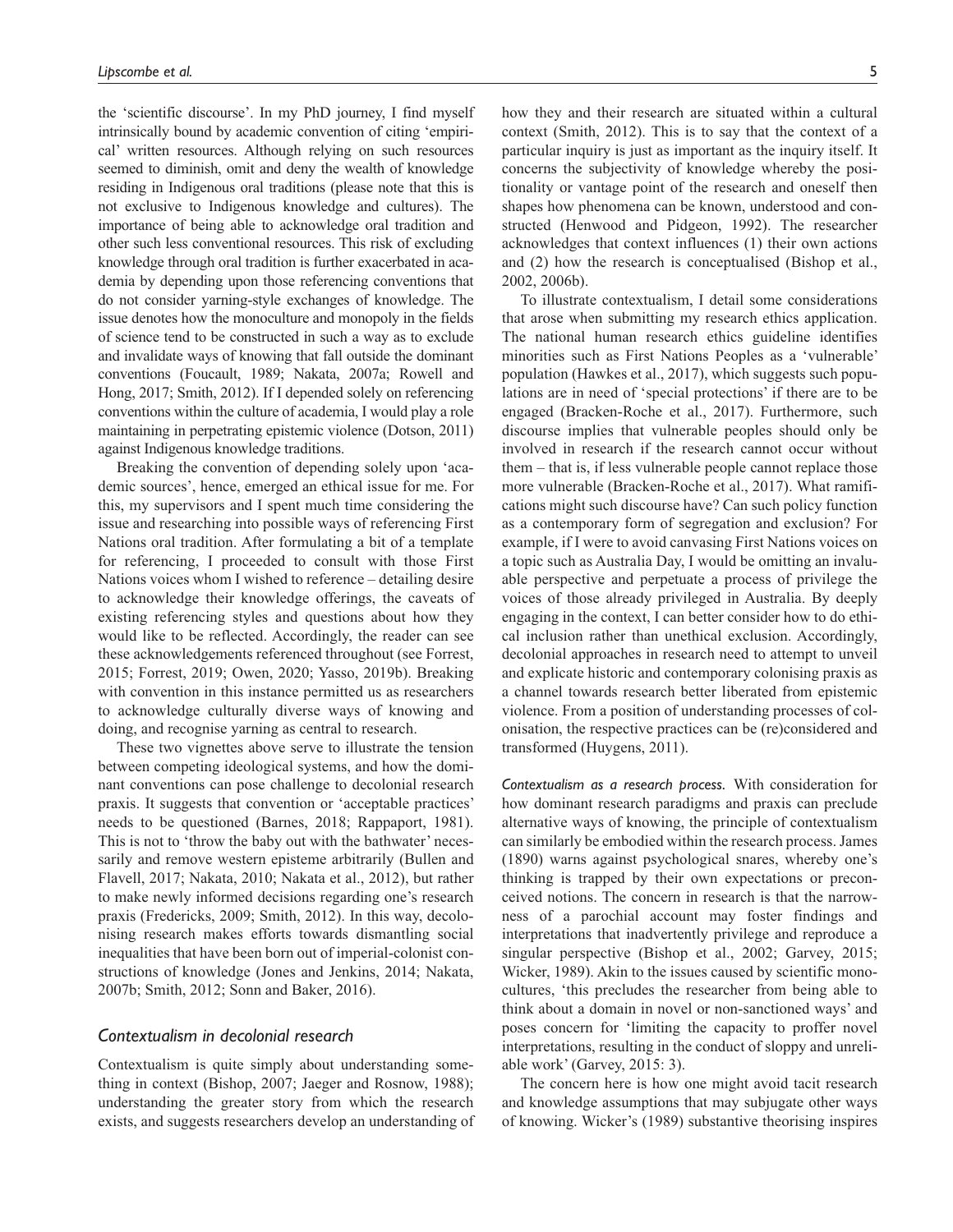my thinking around the research processes, and provides an avenue for integrating decolonising methodologies. Analogous with abductive reasoning (Peirce, 2011), substantive theorising evokes an incremental approach to research and gaining knowledge (Bishop et al., 2002; Newbrough, 1995). Decisions are made throughout the research process and are based upon what is suitable for the specific site, or substantive domain (Newbrough, 1995; Wicker, 1989). The philosophy is that the research process is governed by a substantive domain, or, the 'problem'. Decisions regarding methodology, methods and conceptual frameworks are chosen and adapted based upon what is suitable for the specific research site (Newbrough, 1995; Wicker, 1989). Ideally, the research is an evolving process of discovery whereby the direction taken depends on the knowledge generated in the events preceding (Mezirow, 2000; Newbrough, 1995; Wicker, 1989). The intention behind this process ensures that any knowledge claims generated will be genuinely grounded in the phenomena (Wicker, 1989), and wards against augmenting the research and findings which can occur as a result of the parameters of predetermined methods that do not appropriately consider the context (Garvey, 2015). In this, knowledge generated may subsequently permit liberation from possible imperial colonising ideology that may exist tacitly within dominant conventions and approaches less critical of intercultural tensions (Kovach, 2009).

For example, in my research, I wanted to understand the social contestation surrounding Australia Day and the recent efforts to 'change the date' of this national holiday. Due to the research foci being adjacent to colonisation, the historic unequal power relations between settlers and Australia's First Nations Peoples emerged as an important issue to attend to. Accordingly, this led me to explore the historic development of Australia Day; however, with a focus on analysing the power dynamics evident within discourses. In this way, the cultural hegemony surrounding the research site can be explicated, and history re-told in a way that repositions the settler's voice and perspective towards a more equal footing – a position of one among many constituents.

Accordingly, a researcher is advised to approach the research not fully anticipating the specific process in advance as it is necessarily emergent. This is what my supervisors and I refer to as 'swimming around in the uncertainty', where notknowing is valued; and sense making of the information across contexts is a slow and iterative process. Arguably, one cannot unlearn the things they already know and separate out their conceptual knowledge such that the research is not influenced (Seidman, 1989). However, deconstruction of one's preconceived epistemological assumptions may occur as the researcher reflects upon the substantive domain and conceptual basis, and subsequent insights may be generated through increments (Bishop et al., 2002; Mezirow, 2000; Seidman, 1989). The collection of experiences throughout one's life: how one is enculturated and acculturated, provides a prism through which the researcher comprehends the research site.

For example, a predominant cultural narrative of my context concerns the archetypes of the 'White oppressor' who colonises Australia, and the 'oppressed Indigenous'. Such narratives can ensnare one's thinking and complicate the interpretation of data. When considering the history of Australia Day, I found many instances of Aboriginal voice and protest for rights. Here, the archetype of the oppressed Indigenous foregrounds an essentialised construction of events – that does little to assist in comprehending the historic and contemporary acts of strength and resilience demonstrates by Australia's First Nations Peoples. Hence, when to better comprehend the events, I avoid making hasty conclusion, and attempt to take a naïve and curious approach to analysis. This assists the research in resisting the temptation to force the data to fit preconceived judgements about the issue, and better liberates one's thinking from the confines of conventions to potentially arrive at a different interpretation.

# **Knowledge gifts – through people and relationships**

There are a number of parameters and potential caveats to the intention of ontological and epistemological pluralism, and more broadly decolonising methodologies. Jones and Jenkins (2014) provide cautions of the benevolent coloniser who holds an imperialist assumption of placing oneself as the centre of knowing. A single perspective cannot grasp everything: some knowledge and understandings will likely be beyond the researcher's grasp (Jones and Jenkins, 2014; Kovach, 2009). In addition, it is an imperialistic assumption to assume entitlement to all and any knowledge (Jones and Jenkins, 2014; Smith, 2012). Meaning that there may be some instances where it is not culturally appropriate to share knowledge oneself; or it is a knowers' right to abstain from sharing their knowledge with someone if they choose to. Although, Nakata (2007a) and Kuokkanen (2007) invite consideration of how one's experiences intersect with Indigenous communities, peoples and knowledge.

Differences in epistemologies lead people to treating knowledge in different ways (Cohen et al., 2011). Knowledge can be regarded as a gift, and as such, often the person, relationship and connection between peoples are something that matters in the exchange of knowledge. Kuokkanen (2007) contends that Indigenous epistemes are gifts to academia that can bring a new vantage points and knowing to the tradition of academia. The challenge herein is that, for those gifts to be recognised in academia and by researchers, this requires genuine openness and hospitality towards epistemes that are outside one's conventional way of knowing (Bullen and Flavell, 2017; Dotson, 2011; Kuokkanen, 2007; Mezirow, 2000). Essential to recognising the gift of Indigenous epistemes is dismantling the pedestal on which dominant and western academic traditions have rested upon, and conceding that while conventional practices are epistemically privileged, these are not intrinsically superior to other ways of doing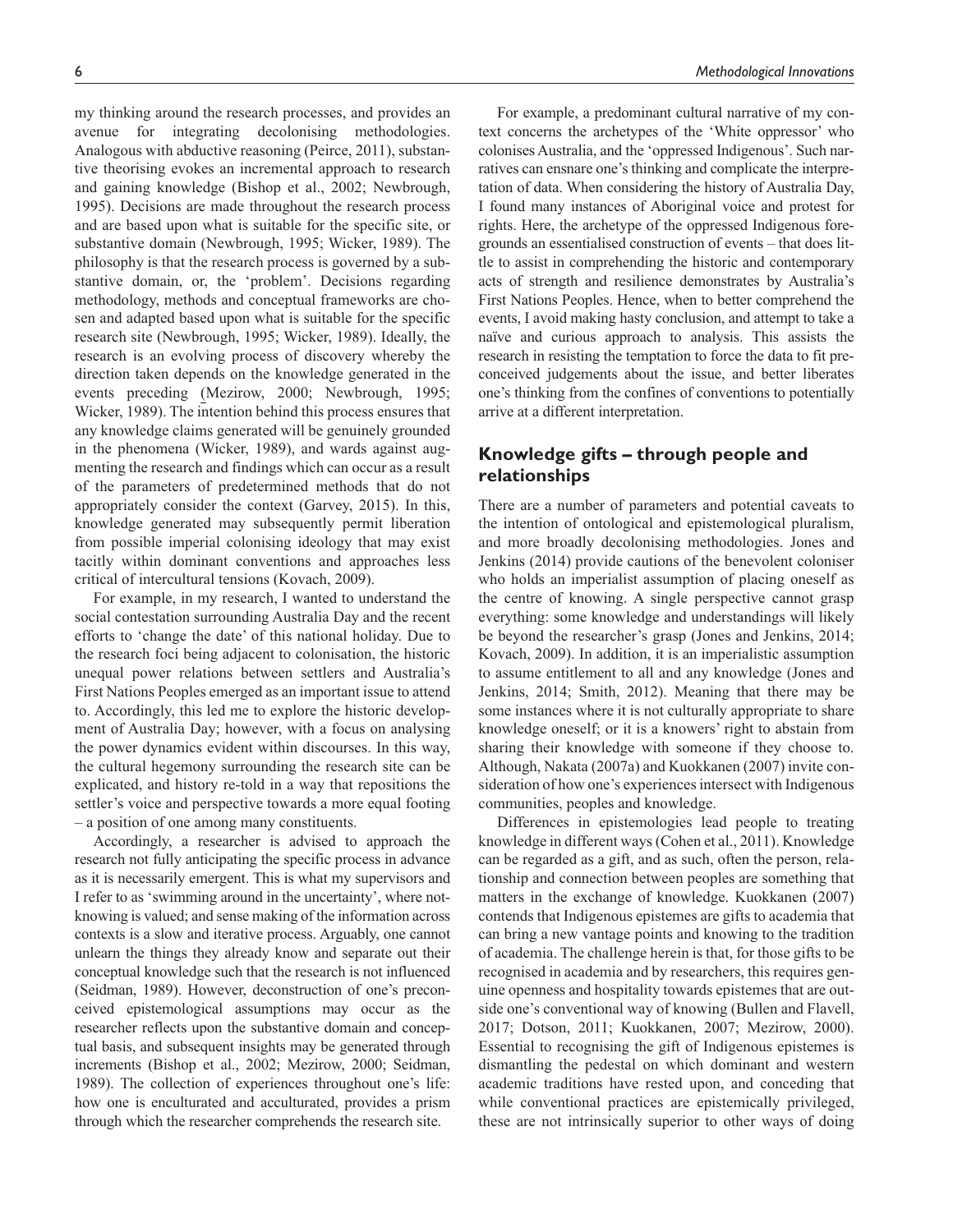research (Kuokkanen, 2007). While this sounds simple enough, the act of being able to comprehend the gift depends on the competency of one to adequately hear and respond to that which may be beyond their own epistemological framework (Ball, 2012; Dotson, 2011; Kuokkanen, 2007).

Relationships provide a conduit for transforming one's epistemological foundation. The adage is 'authentic relationships between teacher and student form a central process in transformative learning' (Cranton, 2006: 5) – transformative learning referring to the growth in one's worldview towards a more dynamic and inclusive frame of reference (Mezirow, 2000). Although from a decolonising position, genuine relationships challenge the conventional constructions of teacher-expert versus student-learner (Smith, 2012). Rather, people are valued and understood as knowers: everyone is a learner, knower, sharer of their particular knowledge and expert on their own particular experiences (Owen, 2020; Yasso, 2019). Meaning, a necessary condition for that learning, is respect and curiosity for the knowledge and knowing of the adjoining participants. Knowledge acquisition and learning are holistic experiences that are inseparable from relationships – the relationships with other people and the surrounding environment (Forrest, 2015; Mezirow, 2000; Owen, 2020; Yasso, 2019). Relationships between people permit knowledge to be explored collectively, in the space between differing peoples respective ways of knowing (Owen, 2020; Yasso, 2019).

Recognising the gifts in knowing is then dependent upon the relationships between Indigenous and Non-Indigenous peoples (Kuokkanen, 2007; Smith, 1983). That is to say that transforming the monoculture of academia and the over reliance of dominant research conventions is contingent upon Non-Indigenous peoples capabilities to hear and make space for Indigenous epistemes, as well as the generosity of Indigenous peoples to share or gift to us Non-Indigenous folk their perspectives (Bullen and Flavell, 2017; Dotson, 2011; Kuokkanen, 2007). I take this to suggest the responsibility to listen with the intention of understanding (i.e. more than surface placations and voice falling on deaf ears), which requires reflective practice upon knowledge offered by others and one's responses to those offerings (Harvey and Russell-Mundine, 2019; Kelly et al., 2017; McGloin, 2009; Mezirow, 2000).

Accordingly, *how* someone is in relationships is meaningful, requiring integrity and trustworthiness to be established, what constitutes genuine relationships is difficult to fully capture in words, and I am certainly not the arbiter of 'building good relationships'. Smith (2012) provides guidance in terms of access to Indigenous knowledge and knowers, suggesting that researchers engage with ethical resources, policies, and guidelines developed locally by Indigenous communities and organisations. By referring to ethical resources constructed by Indigenous peoples, Indigenous peoples are positioned as the authorities on less oppressive engagement and research practices (Smith, 2012). This predisposes the researcher and their research to be more respectful, ethical and reflective of what is of value to Indigenous peoples (Smith, 2012). There are numerous resources that provide advice and direction in this regard. Personally, I find the guidance provided by Indigenous Corporation Training Inc (2017) to resonate: these surrounding being trustworthy, transparent, respectful, invested, involved and patient. All things aside, it seems to me that the responsibility to negotiate relationships rests primarily with those whom the relationships concern.

Just last year, I was attending a local Noongar (Australian Aboriginal Nation) seasons celebration. After the event, a few of us were gathered yarning. Yarning topics were sensitive to Aboriginal matters and local community, and I was the sole Non-Indigenous individual in the group. Soon enough, a query about my ethnicity and background emerged in conversation – an informal exploration of positionality. An Elder from the area where I live, and whom I have had a close relationship with for several years was quick to respond with something to the effect of 'she Gadia-Noongar, and we [community Elders present] teaching her'. With *Gadia* being a reference for White, Auntie's assertion suggested my *participation in learning*, by engaging in the cultural interface where it concerns intersections of White and Aboriginal ways of knowing and solidarity in that endeavour. From a decolonising framework, this is to suggest that people are knowers and their knowledge and ways of being are valued; and it is through genuine relationships and interest in knowers and their knowledge that one can expand and transform their own epistemology.

In reflecting upon my own experiences of learning and building relationships, the words 'I'm not done' feel most apt. And relationships are not something that can or should be commodified for the sake of research. My venturing into my chosen research domain is a part of a longer standing journey that begun in my undergraduate course. I am afforded this opportunity because of the openness, curiosity, invitation and support of others already in related areas. Relationships take time, and are long-standing commitments that extend beyond the boundaries of a single research project (Land, 2015; Smith, 2012). And relationships cannot be built in a way that can be projected and accounted for by a dominant research paradigm that inadvertently or intentionally reinstate and reproduce particular kinds of relationships (Land, 2015; Sherwood and Kendall, 2013; Smith, 2012). A simple step in building good relationships that is perhaps often missed is just 'showing up' (Smith, 2012). This approach to relationships in research is what Smith (2012) refers to as the whangai model, whereby one is incorporated into the daily lives of Indigenous peoples in developing and sustaining lifelong connections and relationships. I find that relationships and building connections with community takes time and continuity, which is about repeatedly being in spaces with people.

Reciprocally, the relationships that one forms can shape the research journey, the way one thinks, and arguably one's life. 'Showing up' for me has been about letting myself be okay with uncertainty of how I fit in a space. When I started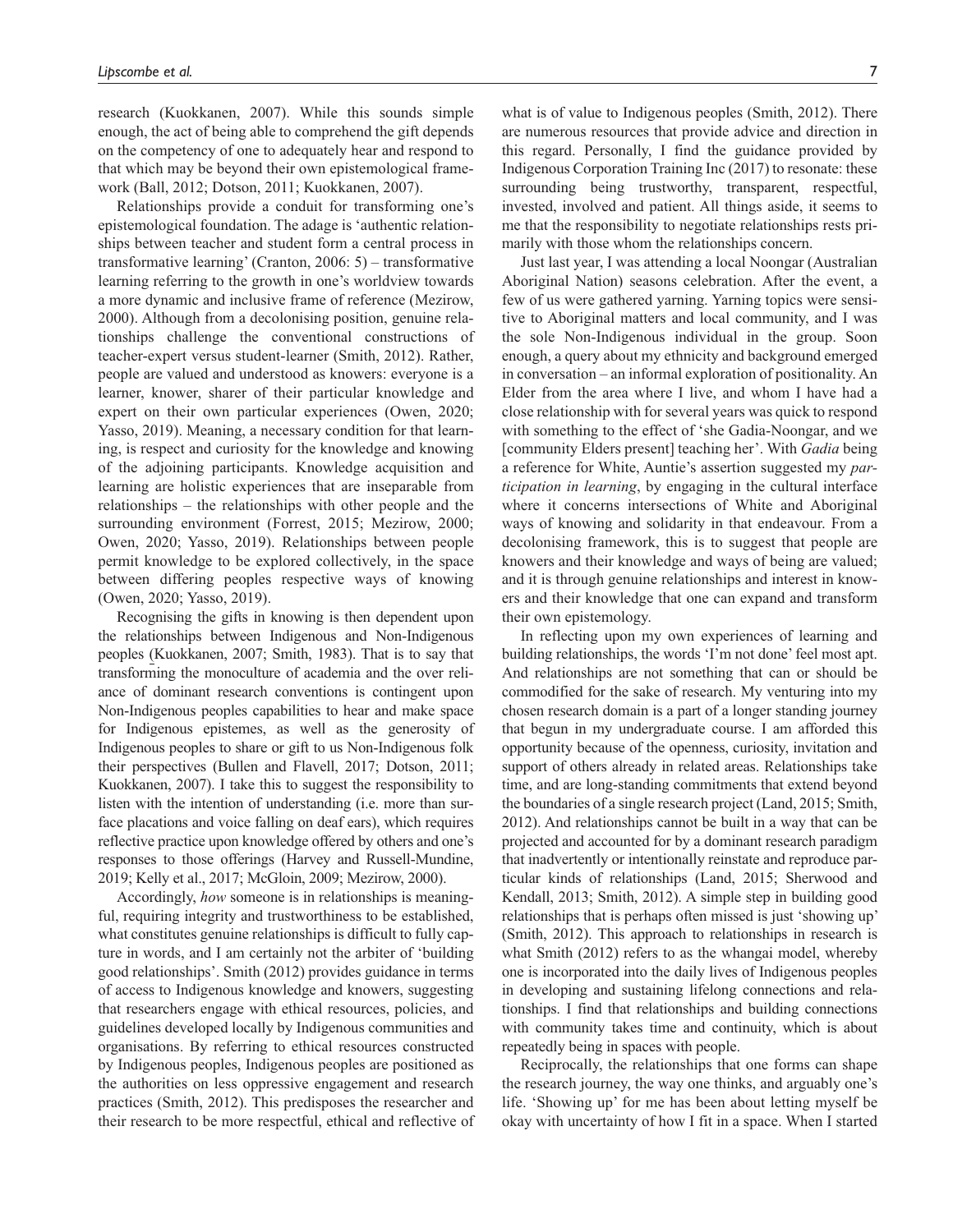participating in the local Aboriginal advisory group and community, I did not know what it would bring exactly or my role in that space. But through my relationship with the Elders, we – me in relationship with the Indigenous Elders – figure it out. In respect to working in an 'Indigenous interest space', I did not know exactly how this would position myself within a community, whereby showing up and building relationships would result in being invited to further participate or contribute. For example, by participating in Indigenous-led research projects or guest lecturing in cultural studies units. In this way, showing up allows one to emerge as a participant within a broader community (Sonn, 2004). Building reciprocal relationships allows me to share the research with others, provides opportunity for guidance on my process and explore other possibilities of doing solidarity with Indigenous peoples (Land, 2015; Sonn, 2004).

# **Concluding considerations**

The decolonising approach explored in this article concerns eroding imperialist ideologies and epistemic violence that is embedded within the culture of academia (Smith, 2012). Decolonising approaches are (rightly so) complex and challenging, and there is much potential for paradoxes to arise in doing decolonising research. However, it is difficult to see how the dominant culture and traditions within academia limit one's ability to think outside the conventional ways of knowing, as well as the visibility of colonising processes. Arguably, there is an over dependence on conventions in academia that ensnare one's thinking.

Accordingly, a dialectical approach to research may assist resisting ensnarement caused by dogmatic convention (Fairclough, 2001; Rappaport, 1981). Problem solving for complex social issues needs to be divergent and everchanging (Fairclough, 2001; Harvey, 1996; Rappaport, 1981). What is 'accepted' and conventional needs to be questioned (Barnes, 2018; Rappaport, 1981). We argue that the issue of paradox can be identified, wrestled with and contended, and suggest an iterative-generative approach to research. This may ensures the resultant knowledge claims are considered in light of the social, temporal and contextual circumstances (Bishop et al., 2002; Seidman, 1989; Wicker, 1989), and sensitive to paradoxes in decolonial work. In addition, partnership and relationship building with First Nations Peoples is essential for transforming convention.

# *Caveats and important considerations*

Nataka (2002, 2007a, 2007b) cautions that the boundaries between cultural domains such as what is Western and what is Indigenous are unclear. Meaning, in everyday practice, people live and learn by negotiating with the everchanging traditions, relations and intersections of varying knowledge systems (Nakata, 2002, 2007a, 2007b). Western knowledge and practices are not necessarily equated as colonisation (Bullen and

Flavell, 2017; Nakata et al., 2012); however, the dominance and monoculture within academia can be (de Sousa Santos, 2016; Rowell and Hong, 2017). Western and Non-Indigenous ways of knowing are not necessarily antithetical to decolonising approaches or Indigenous knowledges and practices (Barnes, 2018; Nakata, 2002, 2010). Rather, varying cultural knowledge systems may display qualities of congruence, incongruence, contrast, compatibility and incompatibility, and at times, these dispositions are complementary through intersubjectivity (Nakata et al., 2012). In turn, such practice and subsequent production of knowledge can embody the pertinent qualities of decolonising methodologies (Nakata et al., 2012; Smith, 2012). Attending to the subjectivity of knowledge, and how it is culturally imbedded may better situate the research and researcher within the relationship between colonisation and decolonisation (Kuokkanen, 2007).

One must engage in the apparent disconnections between the demands of research from within an institution (as a Western issue) and the pragmatics surrounding enacting a decolonising approach (Smith, 2012). It is useful to consider how colonial infrastructures and parameters operate in respect to the research (Loomba, 2015; Tuck and Yang, 2012), that the decolonising ideologies of the research may be in tension with. This way, the researcher can gain greater clarity over the caveats to the decolonisation approach, but also an avenue to insights into how to adapt and develop decolonisation approaches. Although, learning through genuine and equitable relationships can provide guidance on the dynamic process (Smith, 2012); especially in terms of generating knowledge that would have been otherwise outside one's epistemological framework. Fostering relationships between peoples as a mechanism for change in line with a decolonial agenda (Hendrick and Young, 2018). Genuine relationships permit a meeting of differing epistemologies; however, genuine regard for others or another as a knower and holder of knowledge presents as a sort of precondition to fostering epistemological pluralism for oneself and in academy.

# *Significance of this article: a process imperative*

The above loads onto the concern for *how* is in the research process is essential. And arguably, there is an unhelpful disproportionate focus on outcomes within dominant culture. Decolonising approaches present as an imperative towards a process orientation. Accordingly, what is done in decolonising research – actual method techniques – is secondary to the ethics around *how* the research is considered and conducted. This is a process imperative for dominant conventions to be deconstructed and interrogated, with attempts made to practicing in way that at the very least do not propagate settler privilege.

Accordingly, we posit a *questioning convention*. That is, a convention of a questioning conventions, such that potential antinomy and paradox are explored with curiosity; to ask,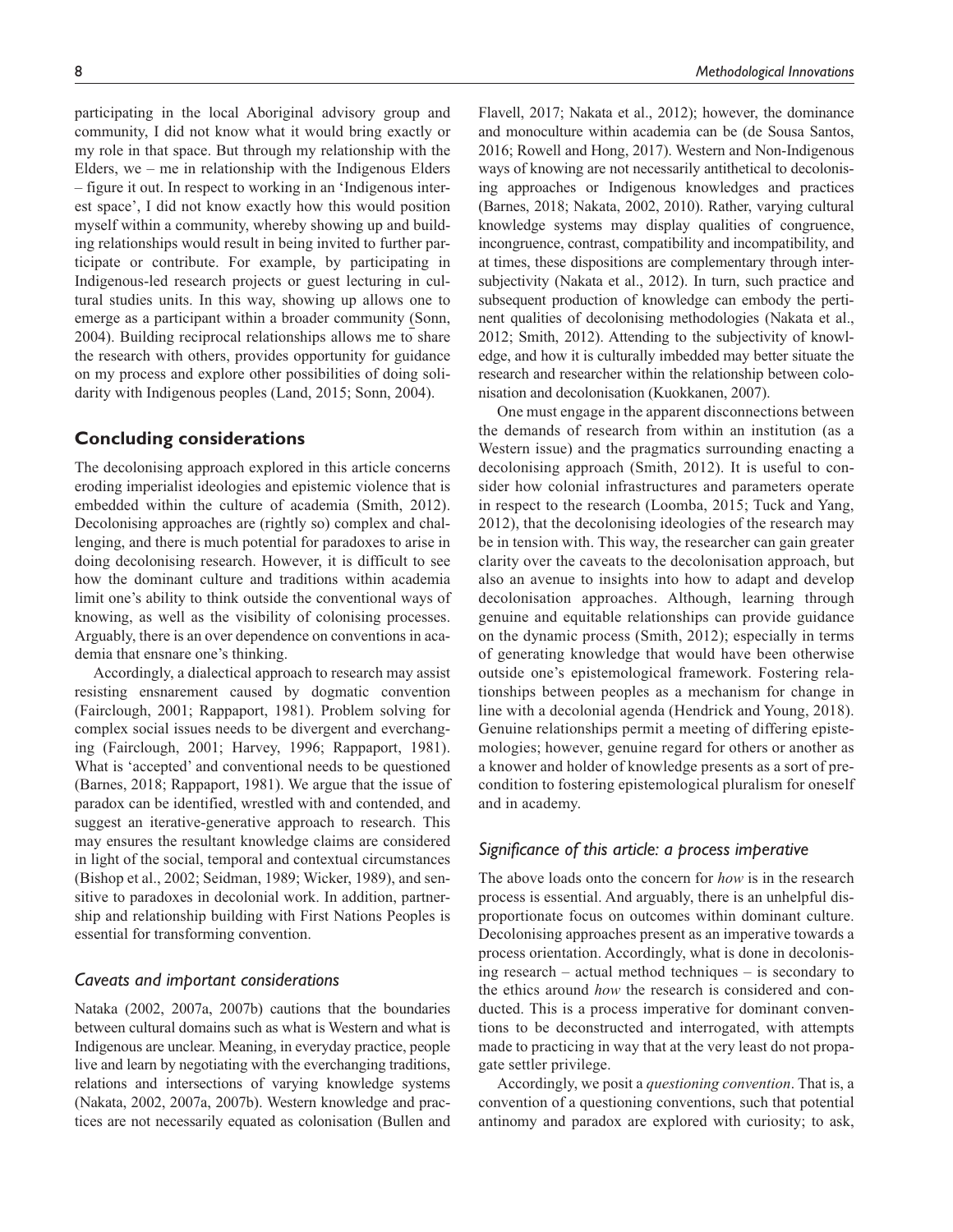*why is* '*this*' *the convention?* And to question conventions in terms of 'what does this discourse do, for whom, and how?' There may be added value in refining the line of questioning to include contextual qualifiers such as '. . . in this place', '. . . at this time' or '. . . for this issue' (Garvey, 2020, personal communication).

In short, there is no single 'how to do' decolonisation. An orientation towards *process*, and building ongoing, respectful and reciprocal relationships poses a solution to wading through paradoxes that can emerge in decolonising research. New paradoxes will always emerge, but reform and change begin with identifying these. It is hard to think outside the box when the confines of culture often obstruct one from doing so, and where traditions provide heuristics for one's praxis. The insidious issues that dominant conventions can play in undermining decolonising agendas can be challenged by simply questioning. Questioning permits an interrogation of the underlying assumptions and biases of dominate praxis. Accordingly, researchers may be armed with new insights to make newly informed decisions about their research process – ideally, one that recognises the power differentials within academia and attempt to negotiate the research agenda with a more equal footing.

# **Acknowledgements**

The authors would also like to acknowledge and thank [name of anonymous reviewer] for their contributions in providing advice supportive feedback that shaped this article for the better.

## **Declaration of conflicting interests**

The author(s) declared no potential conflicts of interest with respect to the research, authorship and/or publication of this article.

## **Funding**

The author(s) disclosed receipt of the following financial support for the research, authorship and/or publication of this article: This research was supported through 'The Australian Government Research Training Program Scholarship'.

# **ORCID iD**

Tamara A Lipscombe **b** <https://orcid.org/0000-0001-8033-8308>

### **Notes**

- 1. Throughout this article, *I* is used to illustrate the individual voice of the first author, while *we* is predominantly used to illustrate the collective knowledge sharing and contribution of all authors.
- 2. In Aboriginal communities, Elders are people who are regarded as such for their wisdom and cultural knowledge. Gendered terms such as 'Aunty' and 'Uncle' are often used to denote female and male Elders, respectively. I used these terms as those Elders have indicated their comfort with doing so, and reflect an established relationship. It is suggested that Non-Indigenous people should consult with Aboriginal people before using such terms as their use may be inappropriate as an outsider (Deadly Story, 2020).

# **References**

- Bacchi CL and Goodwin S (2016) *Poststructural Policy Analysis: A Guide to Practice*. London: Palgrave Macmillan.
- Ball SJ (2012) Performativity, commodification and commitment: An i-spy guide to the neoliberal university. *British Journal of Educational Studies* 60(1): 17–28.
- Barnes BR (2018) Decolonising research methodologies: Opportunity and caution. *South African Journal of Psychology* 48(3): 379–387.
- Bishop BJ (2007) Methodology, values and quantitative worldviews in qualitative research in community psychology. *The Australian Community Psychologist* 19(1): 9–18.
- Bishop BJ, Sonn CC, Drew NM, et al. (2002) The evolution of epistemology and concepts in an iterative-generative reflective practice: The importance of small differences. *American Journal of Community Psychology* 30(4): 493–510.
- Bishop BJ, Vicary DA, Andrews H, et al. (2006a) Towards a culturally appropriate mental health research process for Indigenous Australians. *The Australian Community Psychologist* 18(2): 31–41.
- Bishop BJ, Johnson K and Browne A (2006b) Understanding of persons in community psychology: A grounded holism? *The Australian Community Psychologist* 18(2): 20–30.
- Bracken-Roche D, Bell E, Macdonald ME, et al. (2017) The concept of 'vulnerability' in research ethics: An in-depth analysis of policies and guidelines. *Health Research Policy and Systems* 15(1): 8.
- Bullen JC and Flavell H (2017) Measuring the 'gift': Epistemological and ontological differences between the academy and Indigenous Australia. *Higher Education Research and Development* 36(3): 583–596.
- Cannella GS and Koro-Ljungberg M (2017) Neoliberalism in higher education: Can we understand? Can we resist and survive? Can we become without neoliberalism? *Cultural Studies*  ↔ *Critical Methodologies* 17(3): 155–162.
- Cohen L, Manion L and Morrison K (2011) *Research Methods in Education* (7th edn). London: Routledge.
- Cranton P (2006) Fostering authentic relationships in the transformative classroom. *New Directions for Adult and Continuing Education* 2006(109): 5–13.
- de Sousa Santos B (2016) Epistemologies of the South and the future. *The European South* 1: 17–29.
- Deadly Story (2020, October). *Do We Reference Elders, Older Family Members as Aunty, Uncle?* Available at: [https://www.](https://www.deadlystory.com/page/tools/aboriginal-cultural-support-planning/cultural-planning�frequently-asked-questions/do-we-reference-elders-older-family-members-as-aunty-uncle) [deadlystory.com/page/tools/aboriginal-cultural-support-plan](https://www.deadlystory.com/page/tools/aboriginal-cultural-support-planning/cultural-planning�frequently-asked-questions/do-we-reference-elders-older-family-members-as-aunty-uncle)[ning/cultural-planning—frequently-asked-questions/do-we](https://www.deadlystory.com/page/tools/aboriginal-cultural-support-planning/cultural-planning�frequently-asked-questions/do-we-reference-elders-older-family-members-as-aunty-uncle)[reference-elders-older-family-members-as-aunty-uncle](https://www.deadlystory.com/page/tools/aboriginal-cultural-support-planning/cultural-planning�frequently-asked-questions/do-we-reference-elders-older-family-members-as-aunty-uncle)
- Dotson K (2011) Tracking epistemic violence, tracking practices of silencing. *Hypatia* 26(2): 236–257.
- Dudgeon P, Rickwood D, Garvey DC, et al. (2014) A history of Indigenous psychology. In: Dudgeon P, Milroy H and Walker R (eds) *Working Together: Aboriginal and Torres Strait Islander Mental Health and Wellbeing* (2nd edn). Commonwealth of Australia, pp. 39–54. Available at: [https://](https://www.telethonkids.org.au/globalassets/media/documents/aboriginal-health/working-together-second-edition/working-together-aboriginal-and-wellbeing-2014.pdf) [www.telethonkids.org.au/globalassets/media/documents/](https://www.telethonkids.org.au/globalassets/media/documents/aboriginal-health/working-together-second-edition/working-together-aboriginal-and-wellbeing-2014.pdf) [aboriginal-health/working-together-second-edition/working](https://www.telethonkids.org.au/globalassets/media/documents/aboriginal-health/working-together-second-edition/working-together-aboriginal-and-wellbeing-2014.pdf)[together-aboriginal-and-wellbeing-2014.pdf](https://www.telethonkids.org.au/globalassets/media/documents/aboriginal-health/working-together-second-edition/working-together-aboriginal-and-wellbeing-2014.pdf)
- Fairclough N (2001) The dialectics of discourse. *Textus* 14(2): 231–242.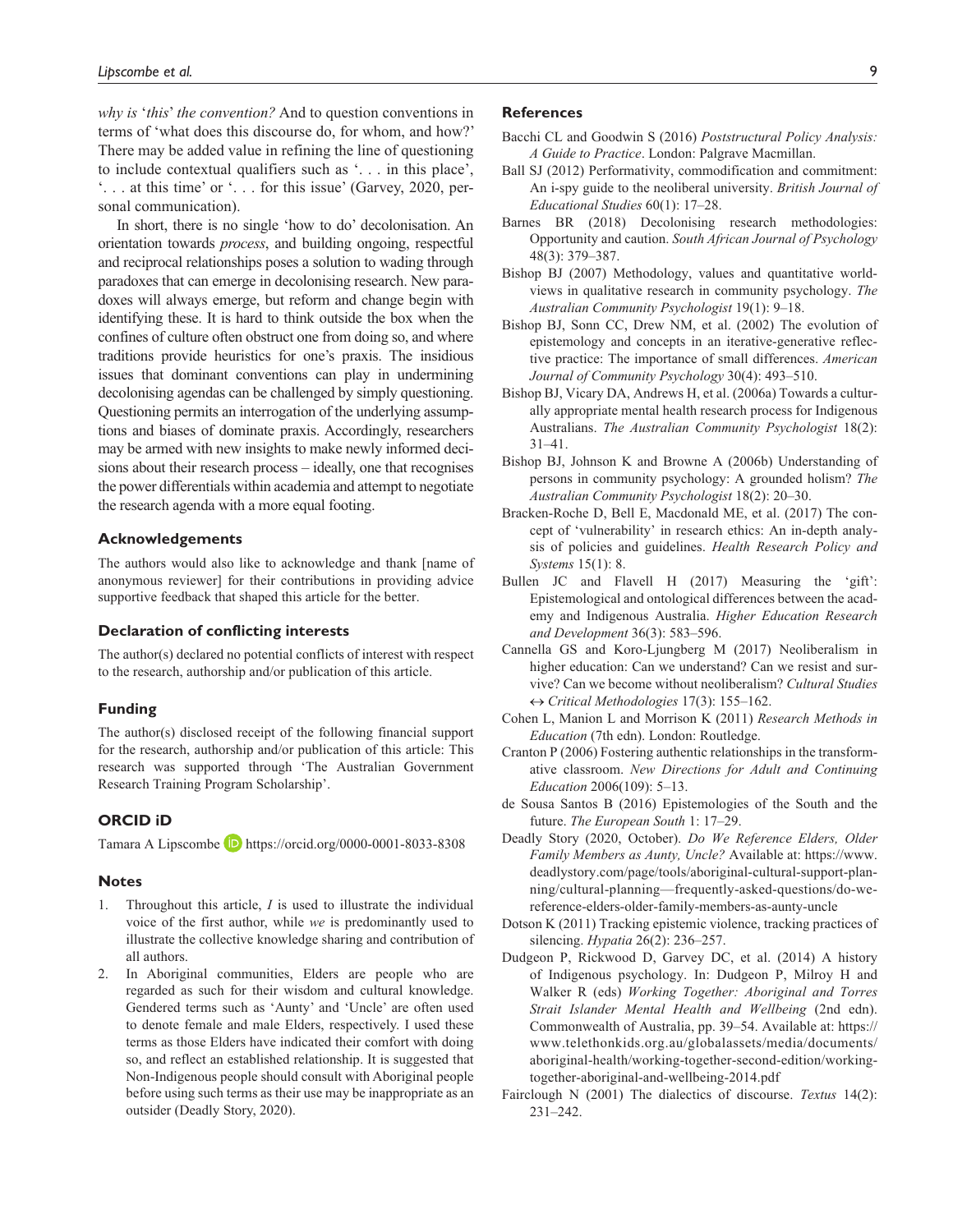- Forrest S (2015) Wadjuk, Noongar Boodjar (country). Wadjuk-Balardong, Noongar Boodjah. Public speech: NAIDOC week opening: *'We all stand on sacred ground: Learn, respect and celebrate'*.
- Forrest S (2019) Williams, Noongar Boodjar (country). Wadjuk-Balardong, Noongar Boodjah. *Yarning: Williams and chitty as an example of Boodjar nie*, September 30.
- Foucault M (1989) *The Archaeology of Knowledge* (2nd edn). London: Routledge.
- Fredericks B (2009) Look before you leap: The epistemic violence that sometimes hides behind the word 'inclusion'. *The Australian Journal of Indigenous Education* 38(S1): 10–16.
- Garvey DC (2015) *A Causal Layered Analysis of Movement, Paralysis and Liminality in the Contested Arena of Indigenous Mental Health*. Doctoral Thesis, Curtin University, Bently, WA, Australia.
- Harvey A and Russell-Mundine G (2019) Decolonising the curriculum: Using graduate qualities to embed Indigenous knowledges at the academic cultural interface. *Teaching in Higher Education* 24(6): 789–808.
- Harvey D (1996) *Justice, Nature and the Geography of Difference*. Hoboken, NJ: Wiley-Blackwell.
- Hawkes GL, Pollock D, Judd B, et al. (2017) Ngapartji Ngapartji: Finding ethical approaches to research involving Indigenous peoples, Australian perspectives. *Ab-original* 1(1): 17–41.
- Hendrick A and Young S (2018) Teaching about decoloniality: The experience of Non-Indigenous social work educators. *American Journal of Community Psychology* 62: 306–318.
- Henwood KL and Pidgeon NF (1992) Qualitative research and psychological theorizing. *British Journal of Psychology* 83(1): 97–111.
- Huygens I (2011) Developing a decolonisation practice for settler colonisers: A case study from Aotearoa New Zealand. *Settler Colonial Studies* 1(2): 53–81.
- Indigenous Corporation Training Inc (2017) Working effectively with Indigenous people: 7 tips on building relationships with Indigenous peoples. *Working Effectively with Indigenous People*. Available at: [https://www.ictinc.ca/blog/7-tips-on](https://www.ictinc.ca/blog/7-tips-on-building-relationships-with-indigenous-peoples)[building-relationships-with-indigenous-peoples.](https://www.ictinc.ca/blog/7-tips-on-building-relationships-with-indigenous-peoples)
- Jaeger ME and Rosnow RL (1988) Contextualism and its implications for psychological inquiry. *British Journal of Psychology* 79(1): 63–75.
- James W (1890) *The Principles of Psychology*. New York: Henry Holt and Company.
- Jones A and Jenkins K (2014) Rethinking collaboration working the Indigene-colonizer hyphen. In: Denzin NK, Lincoln YS and Smith LT (eds) *Handbook of Critical and Indigenous Methodologies*. New York: SAGE, pp. 471–486.
- Kelly L, Kickett T and Bessarab D (2017) Ways in which postmodernism can inform Aboriginal community development. In: Kickett-Tucker C, Bessarab D, Coffin J, et al. (eds) *Mia Mia: Aboriginal Community Development: Fostering Cultural Security*. Cambridge: Cambridge University Press, pp. 91–109.
- Kovach M (2009) *Indigenous Methodologies: Characteristics, Conversations and Contexts*. Toronto, ON, Canada: University of Toronto Press.
- Kuokkanen RJ (2007) *Reshaping the University: Responsibility, Indigenous Epistemes, and the Logic of the Gift*. Vancouver, BC, Canada: University of British Columbia Press. Available at:<http://www.deslibris.ca/ID/408624>
- Land C (2015) *Decolonizing Solidarity: Dilemmas and Directions for Supporters of Indigenous Struggles*. London: Zed Books.
- Loomba A (2015) *Colonialism/postcolonialism* (3rd edn). London: Routledge.
- McCaslin WD and Breton DC (2014) Justice as healing going outside the colonizers' cage. In: Denzin NK, Lincoln YS and Smith LT (eds) *Handbook of Critical and Indigenous Methodologies*. New York: SAGE, pp. 511–530.
- McGloin C (2009) Considering the work of Martin Nakata's 'cultural interface': A reflection on theory and practice by a Non-Indigenous academic. *The Australian Journal of Indigenous Education* 38(1): 36–41.
- Medina J (2011) Toward a Foucaultian epistemology of resistance: Counter-memory, epistemic friction, and. Guerrilla Pluralism. *Foucault Studies* 12: 9–35.
- Mezirow J (2000) Learning to think like an adult: Core concepts of transformation theory. In: Mezirow J (edn) *Learning as Transformation: Critical Perspectives on a Theory in Progress*. San Francisco, CA: Jossey-Bass.
- Michaels FS (2011) *Monoculture: How One Story Is Changing Everything*. Buchanan, NY: Red Clover.
- Morgensen SL (2012) Destabilizing the settler academy: The decolonial effects of Indigenous methodologies. *American Quarterly* 64(4): 805–808.
- Nakata M (2002) Indigenous knowledge and the cultural interface: Underlying issues at the intersection of knowledge and information systems. *IFLA Journal* 28(5–6): 281–291.
- Nakata M (2007a) *Disciplining the Savages; Savaging the Disciplines*. Canberra, ACT, Australia: Aboriginal Studies Press.
- Nakata M (2007b) The cultural interface. *The Australian Journal of Indigenous Education* 36(S1): 7–14.
- Nakata M (2010) The cultural interface of Islander and scientific knowledge. *The Australian Journal of Indigenous Education* 39(S1): 53–57.
- Nakata M, Nakata V, Keech S, et al. (2012) Decolonial goals and pedagogies for Indigenous studies. *Decolonization: Indigeneity, Education and Society* 1(1): 120–140.
- Newbrough JR (1995) Toward community: A third position. *American Journal of Community Psychology* 23(1): 9–37.
- Owen J (2020) Wadjuk, Noongar Boodjar (county). Nurrunga/ Ngarrindjeri/Nations of South West Australia. *Yarning: Indigenous knowledge sharing and relationships*, February 4.
- Pease B (2010) *Undoing Privilege: Unearned Advantages in a Divided World*. London: Zed Books.
- Peirce CS (2011) *Philosophical writings of Peirce: Selected Papers*. New York: Drover Publications.
- Rappaport J (1981) In praise of paradox: A social policy of empowerment over prevention. *American Journal of Community Psychology* 9(1): 1–25.
- Rowe WE (2014) Positionality. In: Coghlan D and Brydon-Miller M (eds) *The SAGE Encyclopedia of Action Research*. New York: SAGE, p. 628.
- Rowell LL and Hong E (2017) Knowledge democracy and action research: Pathways for the twenty-first century. In: Rowell LL, Bruce CD, Shosh JM, et al. (eds) *The Palgrave International Handbook of Action Research*. London: Palgrave Macmillan, pp. 63–83.
- Seidman E (1989) A preferred route for substantive theorizing. *American Journal of Community Psychology* 17(5): 555–560.